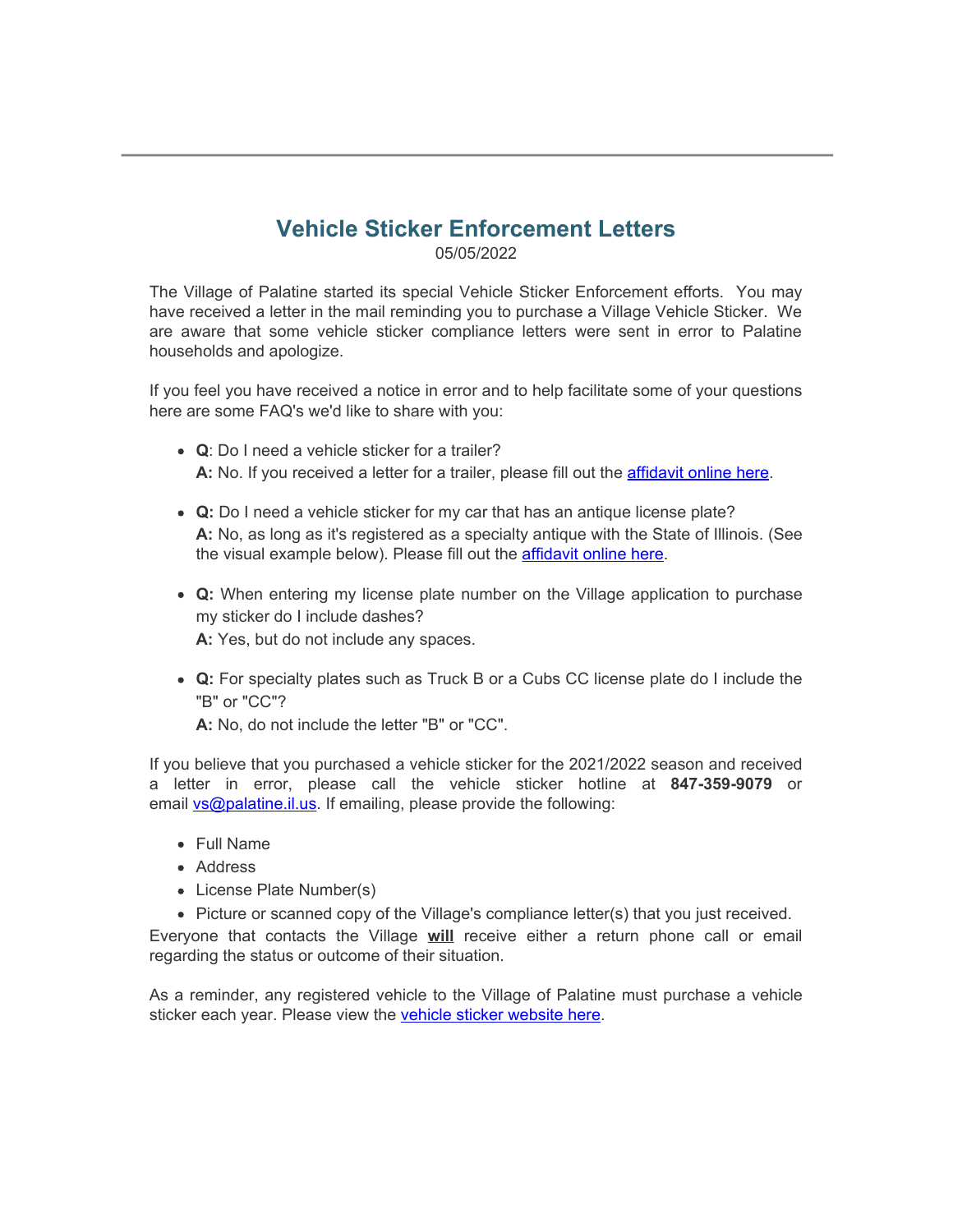



Antique plates do not require a sticker, but must be registered as specialty antique with the State of Illinois.

## Specialty Plates - Do Not Include Letters